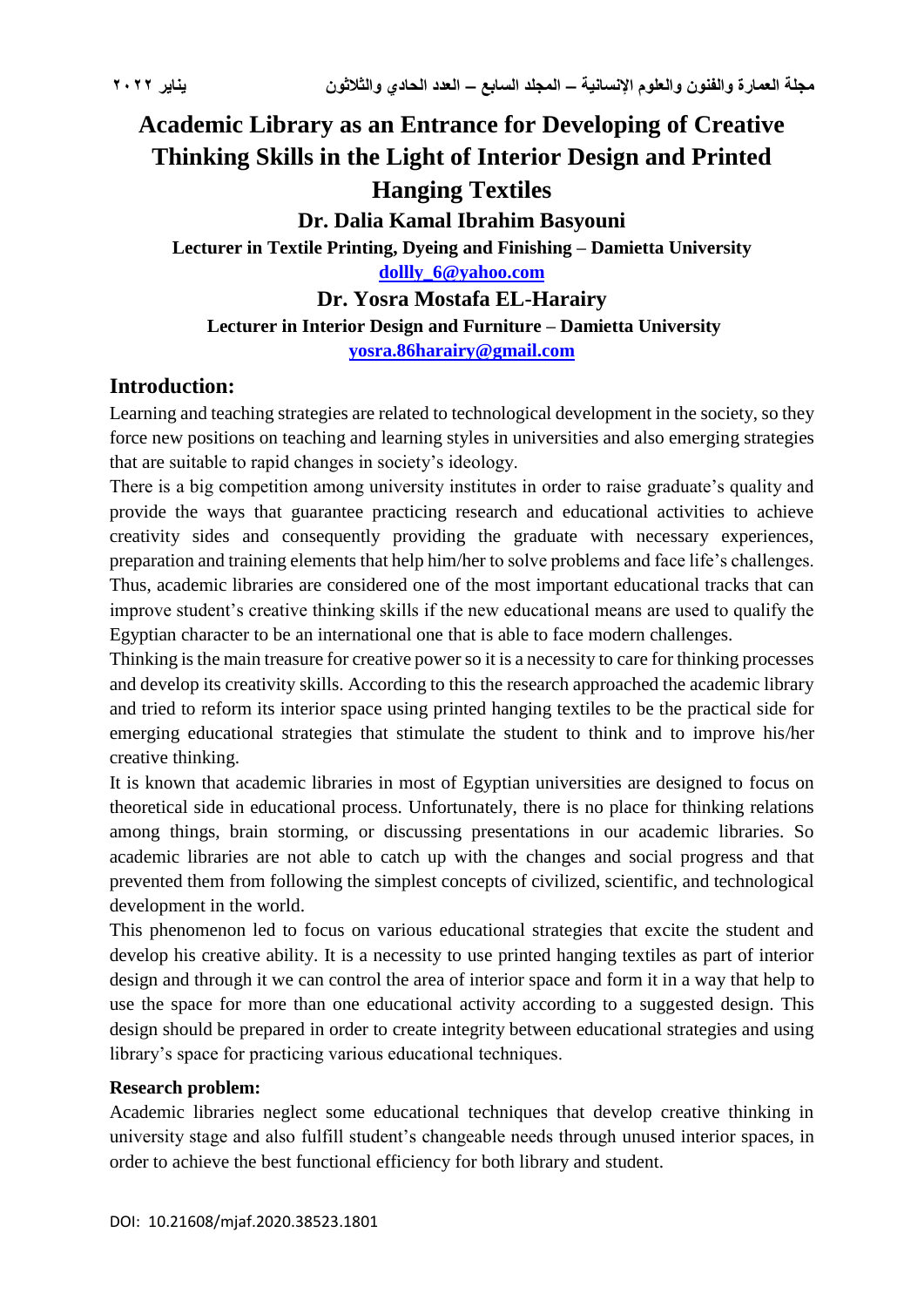So the main question is: Do printed hanging textiles have a role in interior design process to increase library's functional efficiency and to have a positive effect on developing students creative thinking?

#### **Research hypothesis:**

Through the proposed question in the research problem we find that the research supposes the following:

Printed hanging textiles can be formed and placed to be an essential part of academic library's interior design.

Different educational strategies necessarily lead to reforming interior spaces to achieve the best functional efficiency for both the student and the library.

#### **Research aim:**

Putting a new design vision for library's interior design using hanged printing textiles to attract the student so the library becomes a part of his educational and cognitive entity and a start for his creativity.

#### **Research importance:**

Focusing various educational strategies that stimulate and develop student's creative ability to find a place for them in academic libraries by using printed hanging textiles as a part of interior design works and through them we can control interior space area and form it to use one place for more than one activity according to a suggested design to achieve integrity between various educational strategies and using a definite space in practicing different activities.

#### **Research methodology:**

The research follows the following methods:

- 1- Historical recovery approach: it follows Interpretive descriptive approach for the relation between printed hanging textiles and interior design works in academic libraries.
- 2- Inferential approach: to define design and structure bases that can be followed in interior design works and its main factors.
- 3- Experimental method: includes Faculty of Applied Arts in Damietta University's Academic Library's case study and suggestions for forming library's interior space and using printed hanging textiles to be suitable to educational strategies in the university to improve student's creativity.

#### **Research limits:**

Time limits: studying printed hanging textiles in the twentieth and twenty first centuries which played a significant role in interior design works. It also showed some solutions to the problems related to using and forming interior space.

Place limits: analytical study for Local academic library in Europe.

Subjective limits: using interior design elements including printed hanging textiles in a way serving university student's technological needs and as a result attracting the student to the library.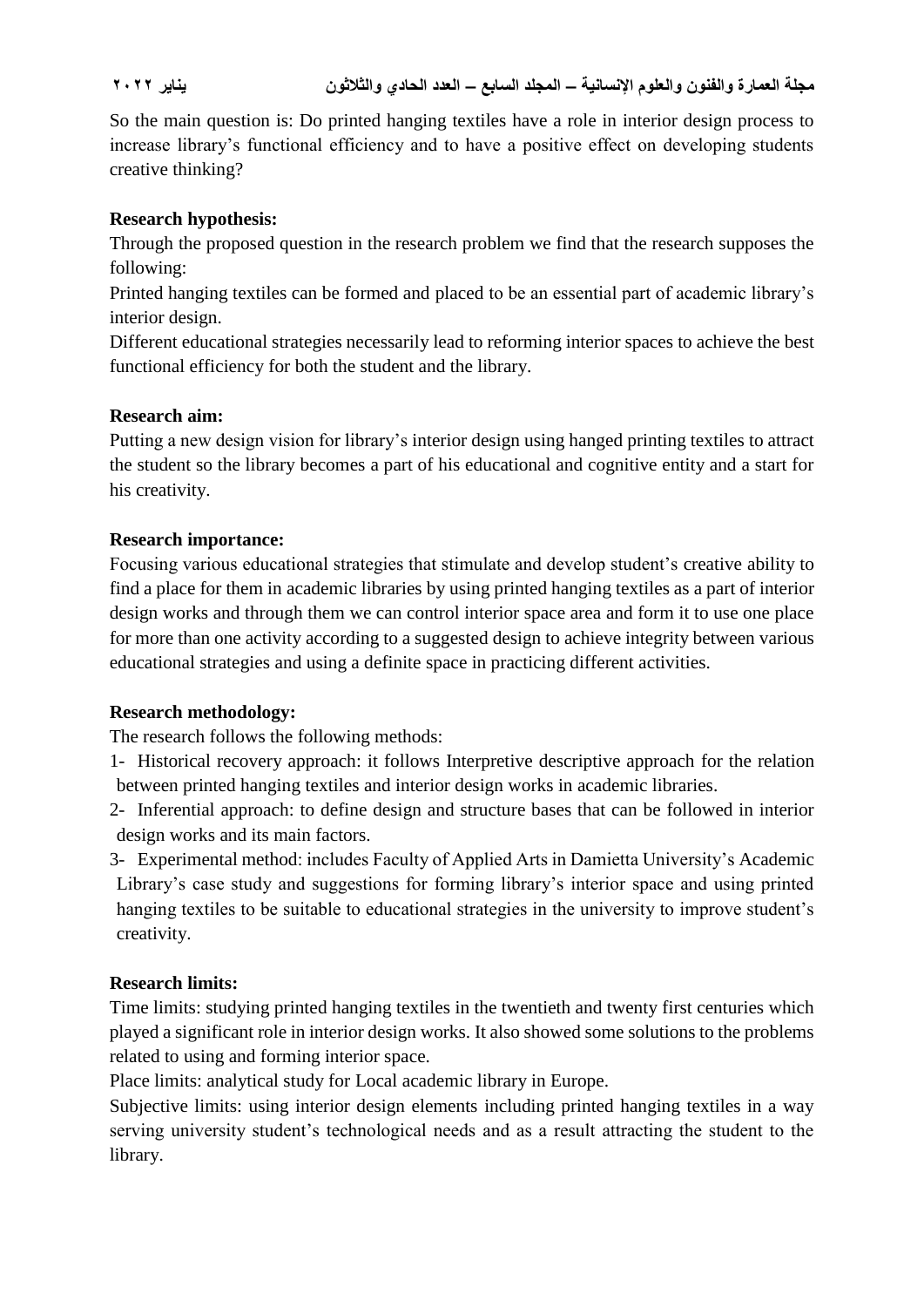### **Research axis:**

- The academic library to improve university student's creative thinking.
- Educational strategies to improve creative thinking skills.
- The role of printed hanging textiles in interior design works.
- Using printed hanging textiles to achieve educational strategies in academic libraries.
- Forms for printed hanging textiles and various breaks in library's interior design works.
- A case study for one of academic libraries (Faculty of applied arts Damietta university)
- Faculty library's requirements to achieve educational strategies.
- A design vision to reform library's interior space that allows more than one educational strategy.
- Suggestions for employing printed hanging textiles in library's interior design.





## **Educational strategies to improve creative thinking skills**

Educational strategies are a response for emerging educational trends that are asked by The National Authority for Quality Assurance and Accreditation in Egypt. It seeks increasing awareness of constant current changes and improving educational practices to achieve significant results in the society through providing a graduate who is able to compete at the shade of globalization.

- 2- Brain storming strategy 1- Critical think strategy
- 4- Creative thinking in presentations strategy
- 
- 3- Research and discovering strategy
- 5- Cooperative learning strategy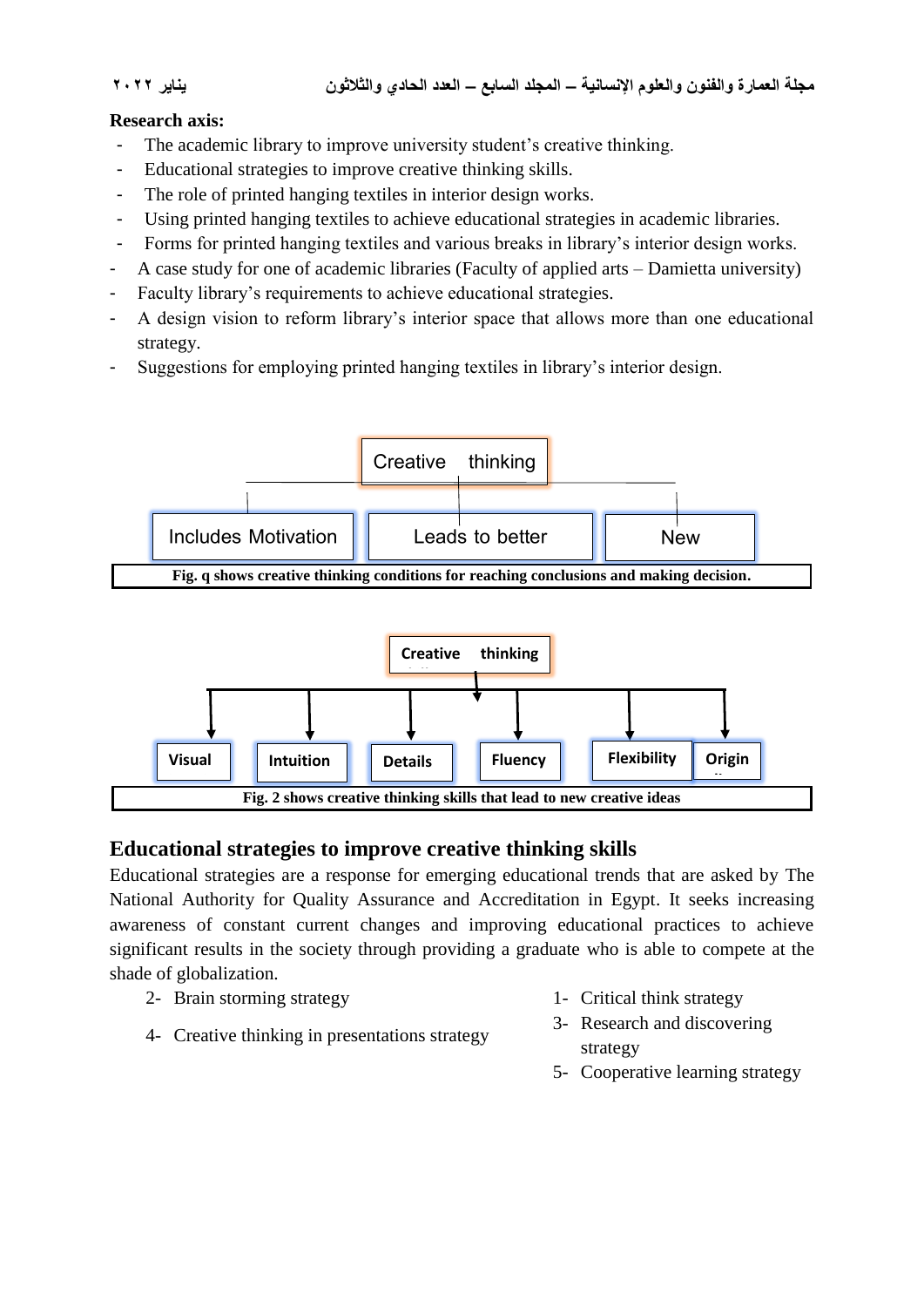

**Fig. 3 shows some educational strategies**

These strategies are used to improve creative thinking through explaining, analytical theories and criticism to assure the importance of using available resources to reach one aim that is using library's interior space in more than one educational activity by using printed hanging textiles to create an environment suitable for improving student's skills and to make educational process easier, faster and more effective.

## **The role of printed hanging textiles in interior design works:**

Creating new designs in the field of printed hanging textiles requires creative forming by the designer to find the relation between him and the external world. He should know how to form interior space requirements and translate surrounding conditions to create a new product signified with originality and carries designer's unique vision. When the designer starts working in a new printed design he should renew and innovate ideas to be different from the old ones because the product is a summary for designer's experiences that have been registered in previous works.

Thus, we find that despite designer's various ways, they have one destination that is discovering the new relation between product's shape and function. The product should have values suitable for human's advanced mind in the  $21<sup>st</sup>$  century and with the emerging conditions and surrounding interior space's requirements.

## **Research results:**

- **-** Caring for improving university student's creative thinking skills should have on the other hand a study for those skills requirements that can improve his creative thinking and working on providing libraries with them.
- **-** Printed hanging textiles is an important element in interior design field as through it the designer could reform library's limited interior spaces to achieve the best functional efficiency for both the student and the library.
- **-** Academic library's interior space design and using interior design elements shall help student's technological needs to attract him to the library.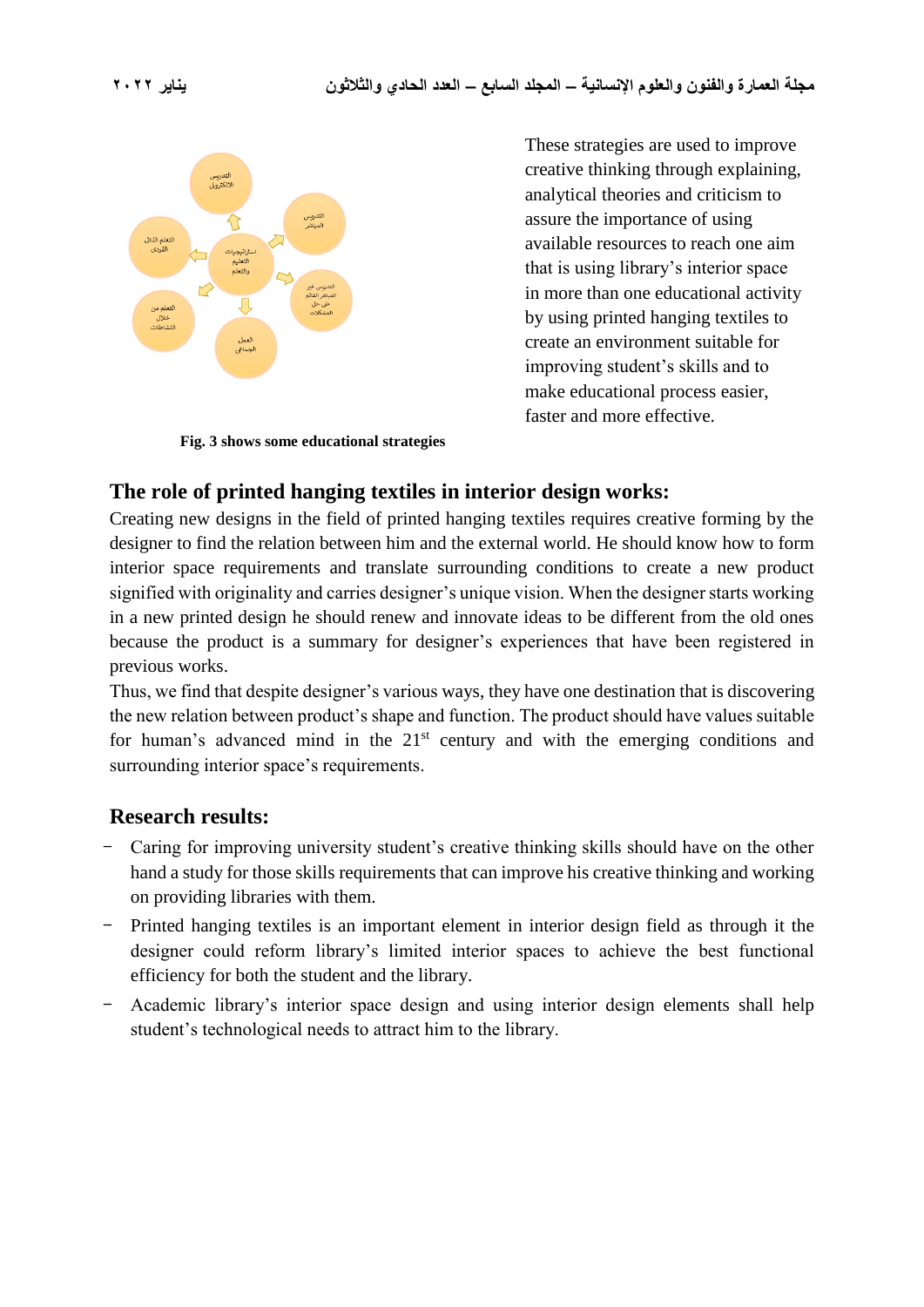## **Research recommendations:**

- **-** There should be a study caring for specializing design approaches that are suitable for educational techniques to fit universities approaches.
- **-** Working on applying educational strategies that help in improving university student's creative thinking skills inside the library through attractive interior designs and the most important is printed hanging textiles.
- **-** Caring and following all new trends in technology fields and following applying them in academic libraries to encourage students to use the library to be a source for improving creative skills.

## **References:**

1- Rostom rasmy abd el malek, tahkek shakhsyat al taleb al masry kshakhsya alamya,al markaz alkawmy l el bhooth al tarbwya w al tanmya , cairo ,2016

2- Atya Mohsen ali, al gawda al shamela w al gaded fe al tadrees ,al tabaa al ola ,dar safaa leltbaah w al nashr w al tawzea,2009

3- Wilson, Valeric- Education parumon teaching- 2003.

4- Al halak hesham saeed , al tafkeer al ebdaey : maharat tastahek al taalom ,al hyaa el ama al soriya lel ktaab ,demshk,2010.

5- Khatab naser gamal , taalem al tafkeer lel talaba zawy soobat al taalom, dar al bazory al elmya lel nashr w al tawzee , 2008.

6- Al hkalely khalel w akharoon, tadres al olom fe mrahel al taleem al aam , al tabaa al ola , dar al kalam , dubai,1996.

7- Al benaly ghadnanah saeed , mada esthkdam moalmy al drasat al egtmaeya l mharat el tafkeer fe tadrees tlamez al marhala al ebtdaeya be dawlet katar , mgalet rsalet el hkaleeg el araby , al adad 99, al ryad , al mamlaka al arbya al soodyaa ,2003.

8- El hadady Dawood abd el malek w akharoon , mostwa mharat el tafkeer al ebdaey lda al talaba al moalemen fe al aksam al elmya fe kolyat al tarbya w al olom al tatbekya , al mogalad el thany , al adad 3 , al mgala al arabya ltatweer al tfawok ,2011.

9- Marica J. Bates and Mary Niles Maack- Encyclopedia of library and Information Sciences- Third Edition- CRC Press- Boca Raton- 2009.

10- Gaber gabder abd el hameed , estrategyt al tadrees w al taleem , al kahra , dar el fkr el araby , al taba al ola . 1999.

.جابر عبد الحميد جابر: إستراتيجيات التدريس والتعلم، القاهرة: دار الفكر العربى، الطبعة األولى، 1999

11- HYPERLINK "http://www.aun.edu.eg/faculty\_education/ciqap/learn\_estrategy.pdf

12- Meilach, D., Z. 1970. Making contemporary rugs and wall hangings. London: Abelard-Schumann.

13- Cumming, E. and Weir, D. 2012. The art of modern tapestry: Dovecot Studios since 1912. Farnham: Lund Humphries.

14- Karasz, M. 1959. New York, U.S.A: Funk & Wagnalls.

15- Troy, V.G. 2006. Aldershot: Lund Humphries.

16- Zedan emad abd el satar , tatheer al tasmeem al dakhly l kaat al motalaa ala kfaet estkhdam al maktaba , kesm el maktabat w al maalomat , kolyat al adab , gamet kafr el sheikh ,2015